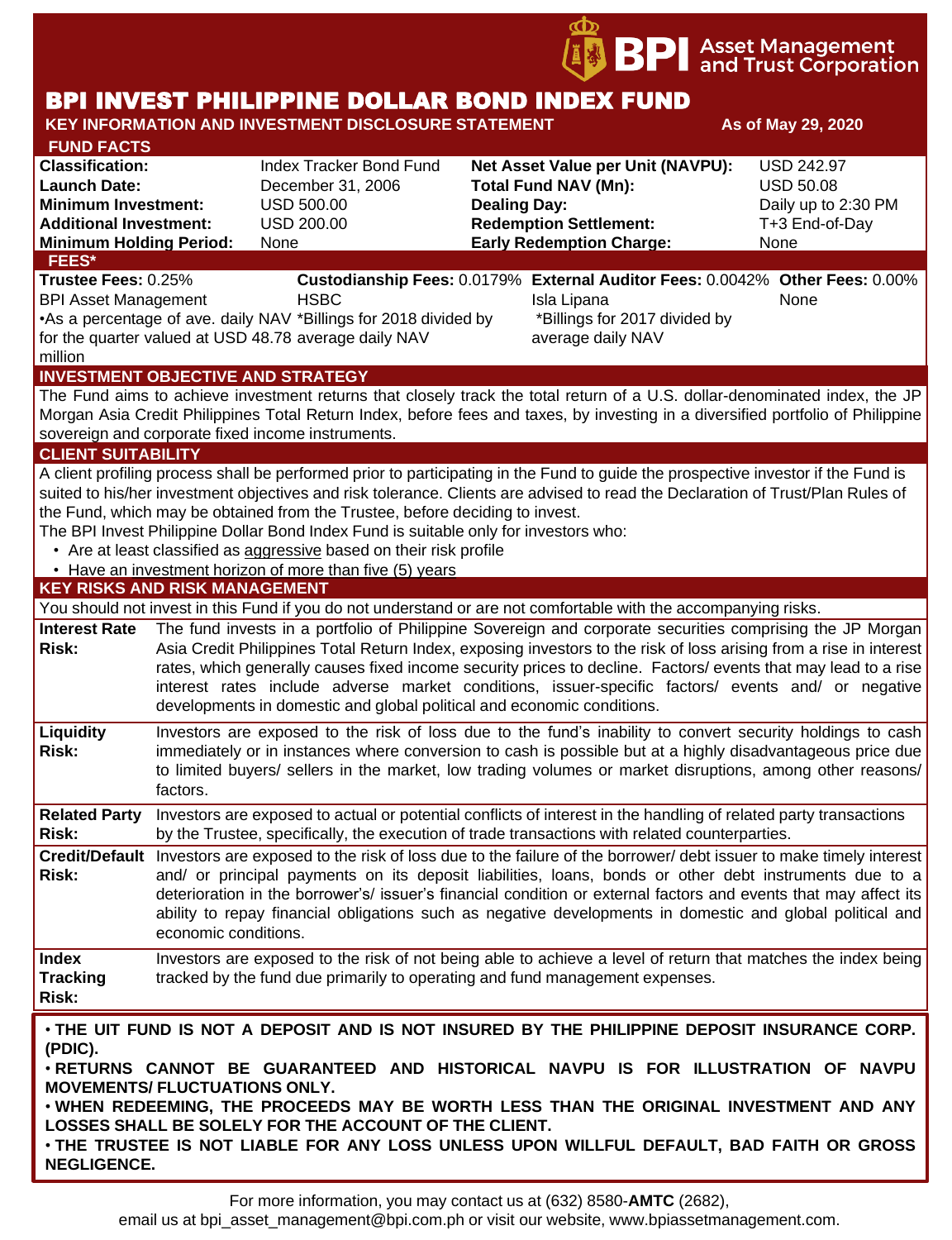### **FUND PERFORMANCE AND STATISTICS AS OF MAY 29, 2020**

(Purely for reference purposes and is not a guarantee of future results)



**Fund 1.93 -1.38 1.80 7.11 16.45 142.97 Benchmark** 1.83 -1.52 1.74 7.47 17.49 155.97

\*Benchmark is the JP Morgan Asia Credit Philippines Total Return

**Fund 7.11 8.61 5.21 4.02 4.36 6.84 Benchmark** 7.47 9.02 5.52 4.35 4.80 7.26

**Fund 1.43 13.27 -0.73 5.85 2.96 3.41 Benchmark** 1.38 13.95 -0.61 6.36 3.53 3.97

**1 mo 3 mo 6 mo 1YR 3YRS S.I.<sup>2</sup>**

**1YR 2YRS 3YRS 4YRS 5YRS S.I.**

**YTD 2019 2018 2017 2016 2015**

| <b>NAVPU over the past 12 months</b>   |        |
|----------------------------------------|--------|
| Highest                                | 248.44 |
| Lowest                                 | 226.85 |
| <b>STATISTICS</b>                      |        |
| <b>Weighted Ave Duration (Yrs)</b>     | 7.324  |
| Volatility, Past 1 Year (%) 3          | 9.05   |
| Port. Weighted Yield to Maturity (%)   | 3.222  |
| <b>Current Number of Holdings</b>      | 49     |
| Tracking Error (3-Yr) <sup>4</sup> (%) | 0.46   |

<sup>1</sup>Returns are net of fees.

<sup>2</sup>Since Inception

<sup>3</sup>Measures the degree to which the Fund fluctuates vis-à-vis its average return over a period of time.

<sup>4</sup>Measure of deviation between the Fund's return and benchmark returns. A lower number means the Fund's return is closely aligned with the benchmark. 5 Includes accrued income, investment securities purchased, accrued expenses, etc.

\*Declaration of Trust is available upon request through branch of account.

| <b>PORTFOLIO COMPOSITION</b>                        |           | <b>TOP TEN HOLDINGS</b> |                 |           |
|-----------------------------------------------------|-----------|-------------------------|-----------------|-----------|
| <b>Allocation</b>                                   | % of Fund | <b>Name</b>             | <b>Maturity</b> | % of Fund |
| Government                                          | 62.26     | <b>RoP Bonds</b>        | 2/2/2030        | 7.74      |
| Corporates                                          | 34.96     |                         |                 |           |
| Cash                                                | 0.20      | <b>RoP Bonds</b>        | 10/23/2034      | 6.19      |
| Time deposits and money market                      | 1.56      | <b>RoP</b> Bonds        | 3/1/2041        | 5.64      |
| Other receivables – net of liabilities <sup>5</sup> | 1.02      | <b>RoP Bonds</b>        | 1/14/2031       | 5.39      |
| <b>Maturity Profile</b>                             |           | <b>RoP Bonds</b>        | 1/20/2040       | 5.37      |
| Cash and Less than 1 Year                           | 4.24      | <b>RoP Bonds</b>        | 3/16/2025       | 4.99      |
| Between 1 and 3 Years                               | 13.24     | <b>RoP Bonds</b>        | 2/2/2042        | 4.48      |
| Between 3 and 5 Years                               | 27.50     | <b>RoP Bonds</b>        | 2/1/2028        | 4.41      |
| Between 5 and 7 Years                               | 4.65      |                         |                 |           |
| Between 7 and 10 Years                              | 16.14     | <b>RoP Bonds</b>        | 1/15/2032       | 4.18      |
| More than 10 Years                                  | 34.22     | <b>RoP Bonds</b>        | 1/14/2029       | 3.31      |

# **RELATED PARTY TRANSACTIONS\***

**CUMULATIVE PERFORMANCE (%) <sup>1</sup>**

Index

**ANNUALIZED PERFORMANCE (%) <sup>1</sup>**

**CALENDAR YEAR PERFORMANCE (%) <sup>1</sup>**

The Fund has investments and trade transactions with BPI Asset Management and Trust Corporation (BPI AMTC):

Ayala Corporation – USD 1.12 million AC Energy – USD 1.74 million Bank of the Philippine Islands – USD 0.78 million

Investments in the said outlets were approved by the BPI AMTC's Board of Directors. Likewise, all related party transactions are conducted on an arm's length and best execution basis and within established limits.

\* Related party in accordance with BPI AMTC's internal policy.